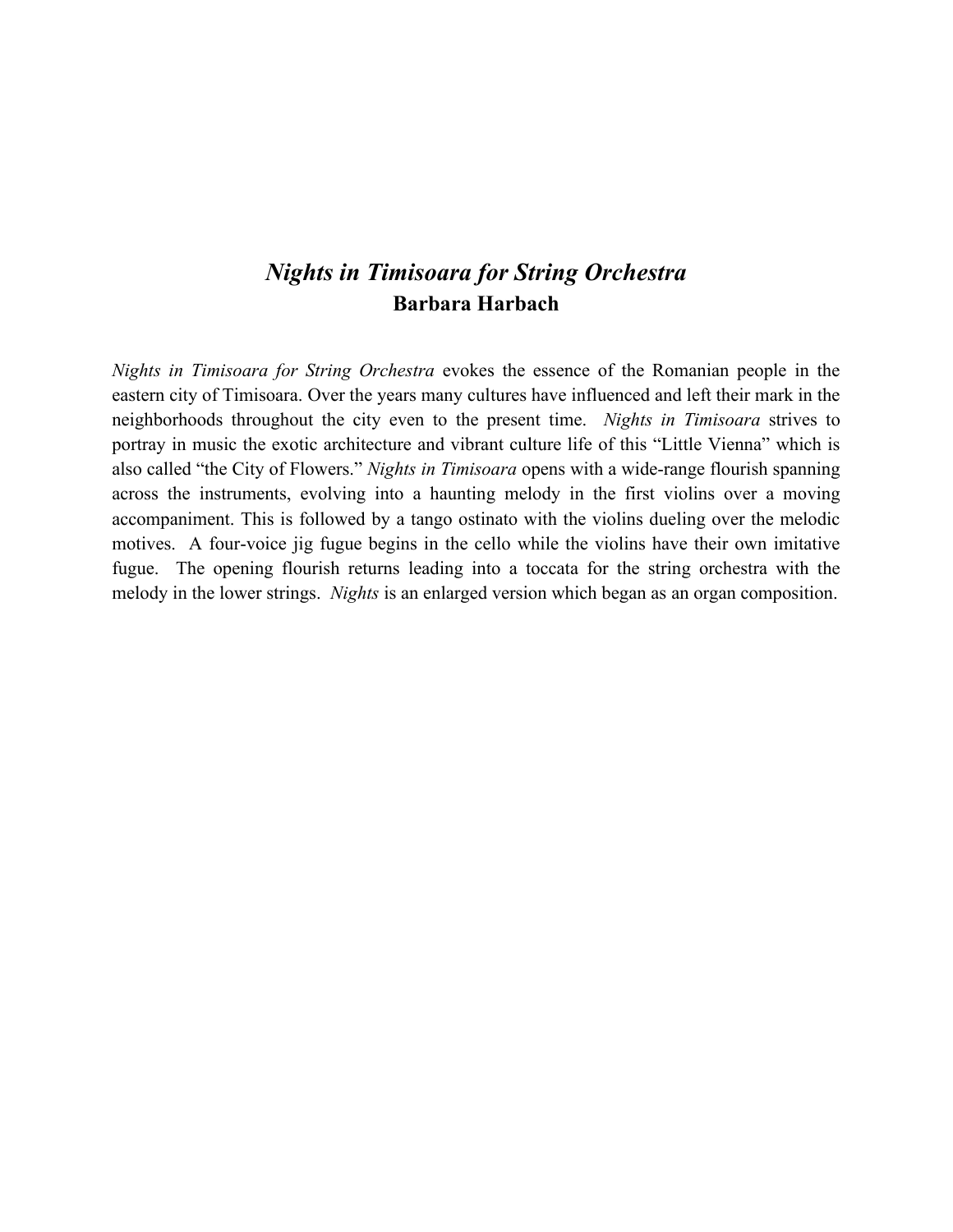## **Nights in Timisoara**





© 2010 Harbach Music Publishing. All Rights Reserved. International Copyright Secured.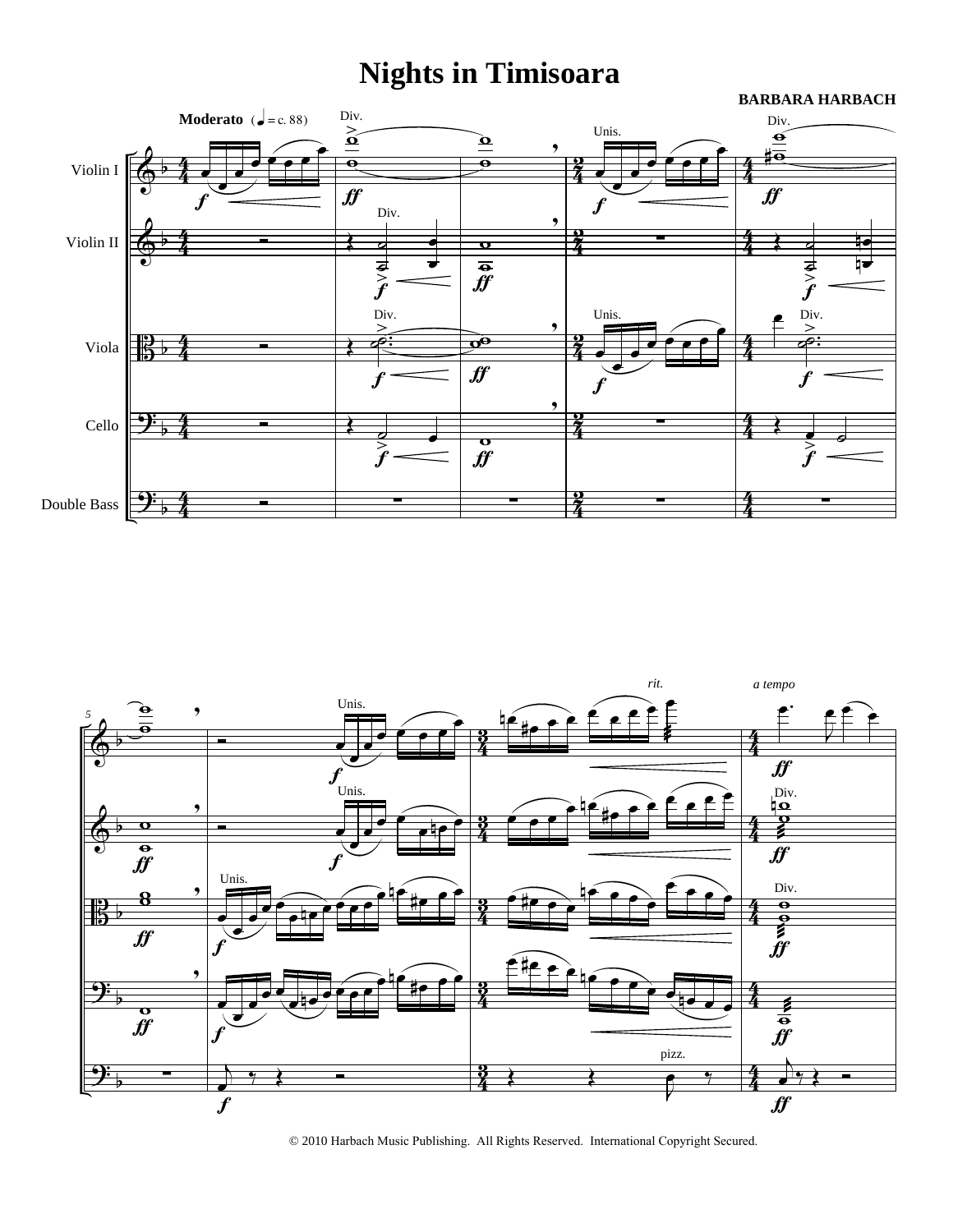

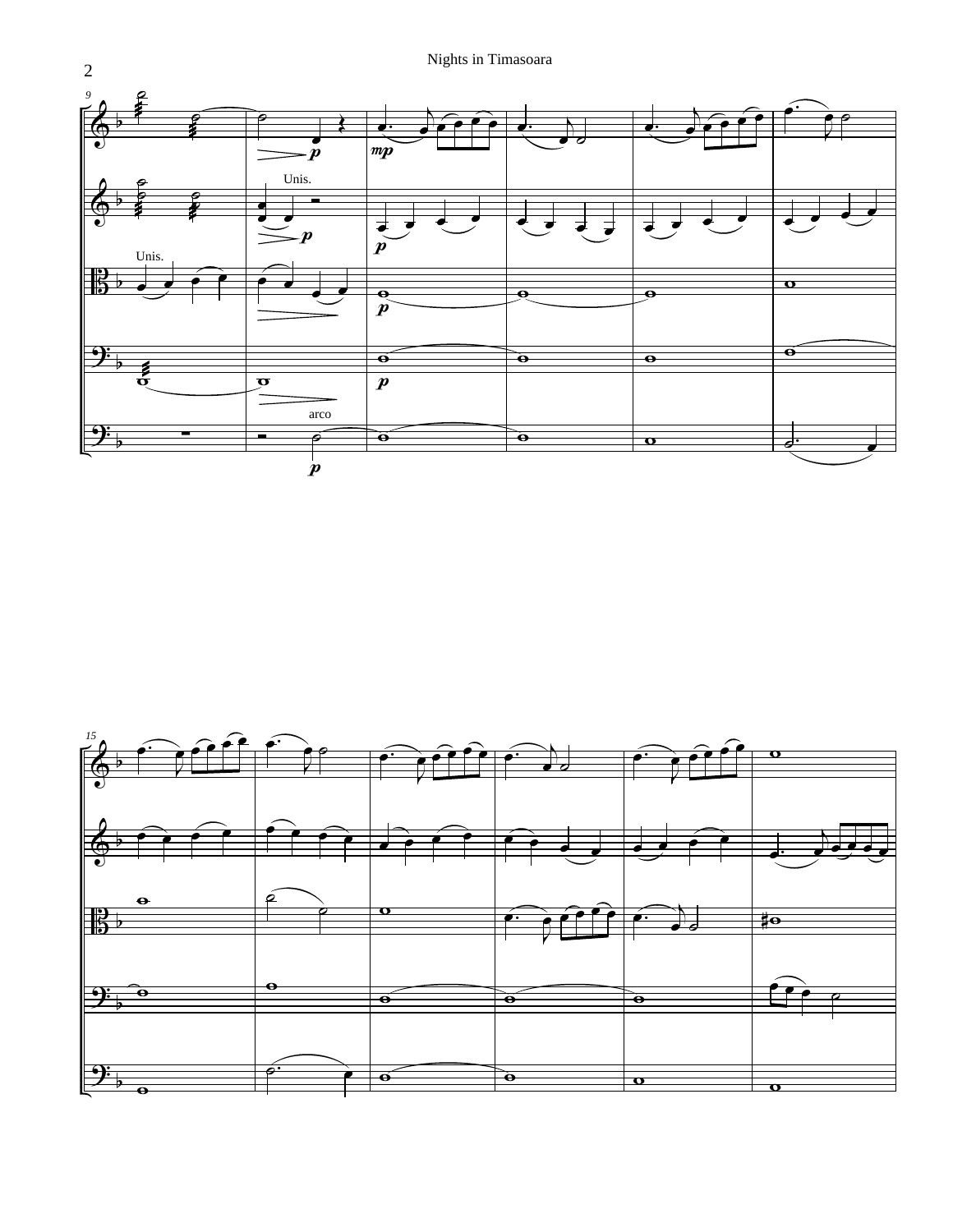